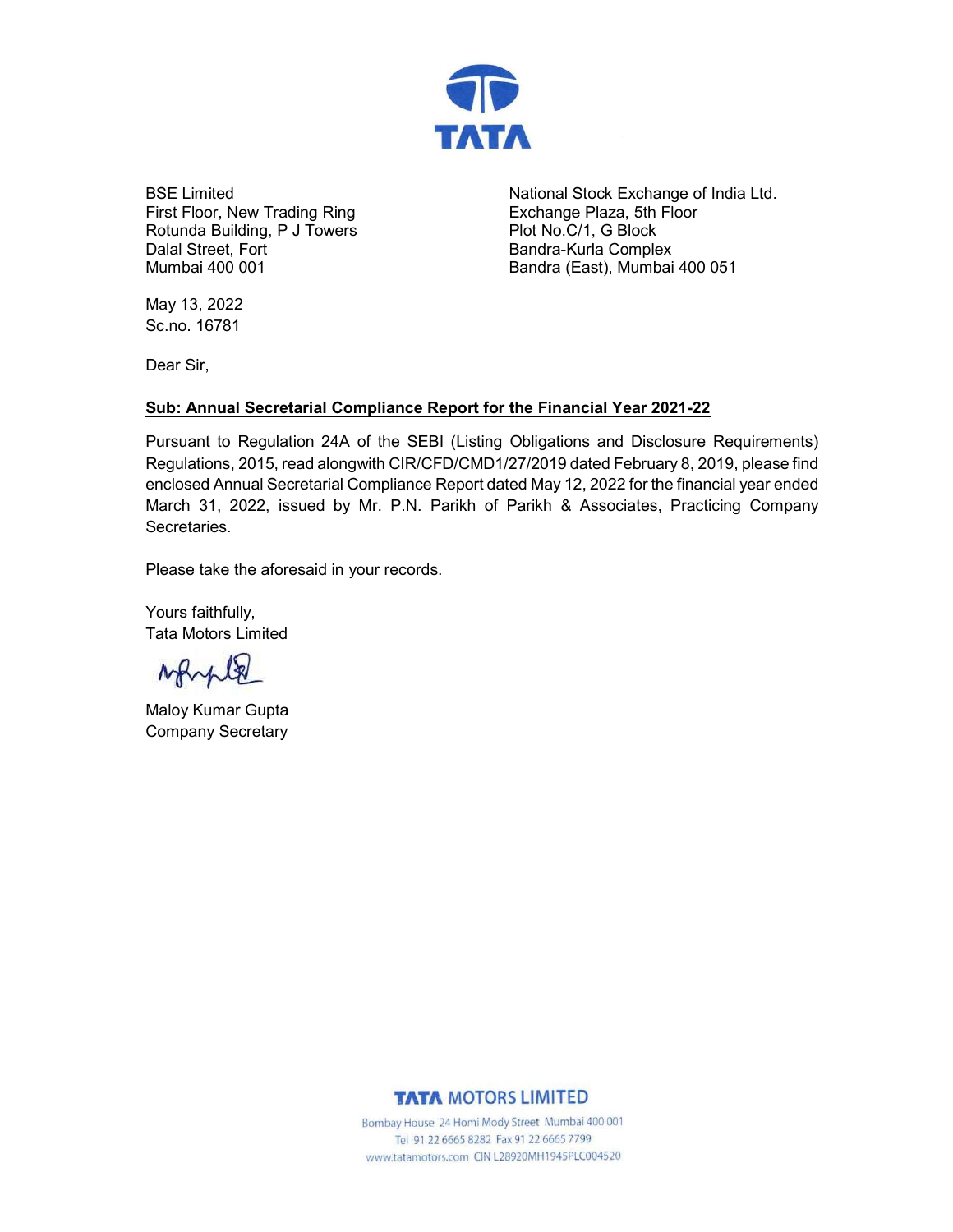

## Secretarial Compliance Report of Tata Motors Limited for the year ended March 31, 2022

We Parikh & Associates have examined:

- Motors Limited ("the listed entity"),
- 
- 
- this certification,

for the year ended March 31, 2022 ("Review Period") in respect of compliance with the provisions of :

- circulars, guidelines issued thereunder; and
- **EXECUTE ART SECRETARIES**<br> **EXECUTE ANOTEST COMPANY SECRETARIES**<br> **Parikh & Associates have examined**:<br> **a)** all the documents and records made available to us and explanation provided by **Tata**<br> **Motors Limited** ("the lis ecretarial Compliance Report of Tata Motors Limited for the year ended March 31, 2022<br>
Parikh & Associates have examined:<br>
a) all the documents and records made available to us and explanation provided by Tata<br>
Motors Limi Regulations, circulars, guidelines issued thereunder by the Securities and Exchange Board of India ("SEBI"); a) all the documents and records made available to us and explanation provided by **Tata**<br>
by the filings/ submissions made by the listed entity to the stock exchanges,<br>
c) website of the listed entity,<br>
d) any other docume b) the filings/ submissions made by the listed entity to the stock exchanges,<br>
c) website of the listed entity,<br>
d) any other document/ filing, as may be relevant, which has been relied upon to make<br>
this certification,<br>
t this certification,<br>
the year ended March 31, 2022 ("Review Period") in respect of compliance with the<br>
visions of :<br>
a) the Securities and Exchange Board of India Act, 1992 ("SEBI Act") and the Regulations,<br>
eirculars, gu the year ended March 31, 2022 ("Review Period") in respect of compliance with the<br>
a) the Securities and Exchange Board of India Act, 1992 ("SEBI Act") and the Regulations,<br>
circulars, guidelines issued thereunder, and<br>
b) a) the Securities and Exchange Board of India Act, 1992 ("SEBI Act") and the Regulations,<br>circulars, guidelines issued there<br>under, and<br>the Begulations, circulars, (ifegulation) Act, 1956 ("SCRA"), rules made there<br>under a

The specific Regulations (including amendments, modifications from time to time), whose provisions and the circulars/ guidelines issued thereunder, have been examined, include:-

- Requirements ) Regulations, 2015;
- Requirements) Regulations, 2018;(Not applicable to the company during the review period) b) the Securities Contracts (Regulation) Act, 1956 ("SCRA"), rules made thereunder and the Regulations, circulars, guidelines issued thereunder by the Securities and Exchange Board of India ("SEBI");<br>specific Regulations (
- Takeovers) Regulations, 2011;
- 2018;(Not applicable to the company during the review period)
- Regulations, 2014 and Securities and Exchange Board of India (Share Based Employee Benefits and Sweat Equity) Regulations, 2021;
- Regulations, 2008 and The Securities and Exchange Board of India (Issue and Listing of Non-Convertible Securities) Regulations, 2021;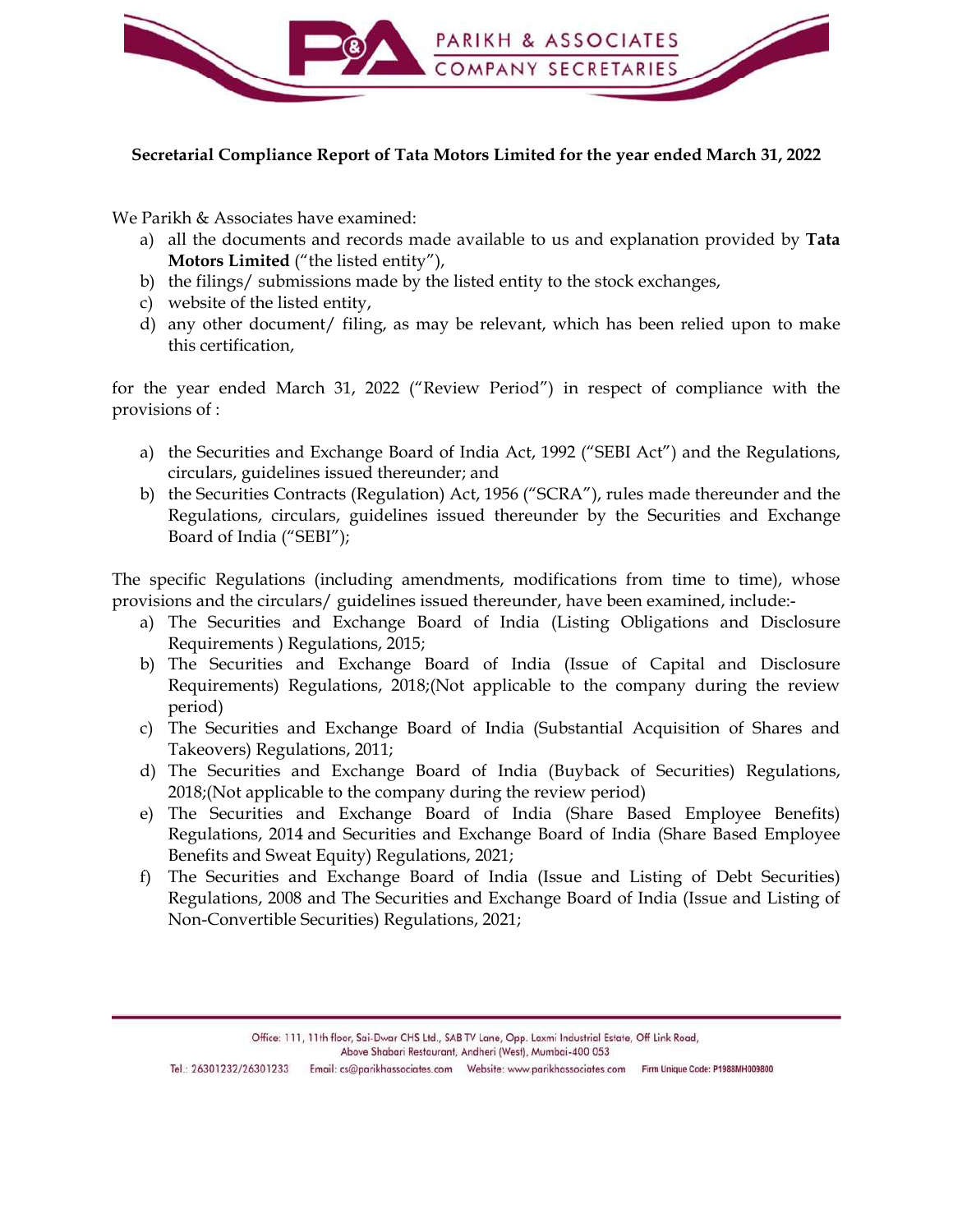- **Continuation Sheet**<br>
g) The Securities and Exchange Board of India (Issue and Listing of Non-Convertible<br>
Redeemable Preference Shares) Regulations, 2013; (Not applicable to the company<br>
during the review period) and The Redeemable Preference Shares) Regulations, 2013; (Not applicable to the company during the review period) and The Securities and Exchange Board of India (Issue and Listing of Non-Convertible Securities) Regulations, 2021; continuation Sheet<br>
g) The Securities and Exchange Board of India (Issue and Listing of Non-Convertible<br>
Redeemable Preference Shares) Regulations, 2013; (Not applicable to the company<br>
during the review period) and The Se **Continuation Sheet**<br> **Continuation Sheet**<br>
Redeemable Preference Shares) Regulations, 2013; (Not applicable to the company<br>
during the review period) and The Securities and Exchange Board of India (Issue and<br>
Listing of N
- 2015;
- 2018;

| g). |         |                                                                                          | The Securities and Exchange Board of India (Issue and Listing of Non-Convertible                                                                                                |  |                   |  |                                 |  |
|-----|---------|------------------------------------------------------------------------------------------|---------------------------------------------------------------------------------------------------------------------------------------------------------------------------------|--|-------------------|--|---------------------------------|--|
|     |         |                                                                                          | Redeemable Preference Shares) Regulations, 2013; (Not applicable to the company                                                                                                 |  |                   |  |                                 |  |
|     |         |                                                                                          | during the review period) and The Securities and Exchange Board of India (Issue and<br>Listing of Non-Convertible Securities) Regulations, 2021;                                |  |                   |  |                                 |  |
| h)  |         |                                                                                          | The Securities and Exchange Board of India (Prohibition of Insider Trading) Regulations,                                                                                        |  |                   |  |                                 |  |
|     | 2015;   |                                                                                          |                                                                                                                                                                                 |  |                   |  |                                 |  |
| i)  |         |                                                                                          | The Securities and Exchange Board of India (Depositories and Participant) Regulations,                                                                                          |  |                   |  |                                 |  |
|     | 2018;   |                                                                                          |                                                                                                                                                                                 |  |                   |  |                                 |  |
|     |         | and circulars/ guidelines issued thereunder;                                             |                                                                                                                                                                                 |  |                   |  |                                 |  |
|     |         |                                                                                          | based on the above examination and considering the relaxations granted by the Ministry of                                                                                       |  |                   |  |                                 |  |
|     |         |                                                                                          | porate Affairs and Securities and Exchange Board of India warranted due to the spread of                                                                                        |  |                   |  |                                 |  |
|     |         |                                                                                          | COVID-19 pandemic, We hereby report that, during the Review Period:                                                                                                             |  |                   |  |                                 |  |
|     |         |                                                                                          |                                                                                                                                                                                 |  |                   |  |                                 |  |
|     |         |                                                                                          | a) The listed entity has complied with the provisions of the above Regulations and                                                                                              |  |                   |  |                                 |  |
|     | Sr. No. |                                                                                          | circulars/ guidelines issued thereunder, except in respect of matters specified below:-<br><b>Compliance Requirement</b>                                                        |  | <b>Deviations</b> |  | Observations/                   |  |
|     |         |                                                                                          | (Regulations / circulars/                                                                                                                                                       |  |                   |  | <b>Remarks of the</b>           |  |
|     |         | guidelines including specific<br>clause)                                                 |                                                                                                                                                                                 |  |                   |  | Practicing                      |  |
|     |         |                                                                                          |                                                                                                                                                                                 |  |                   |  | <b>Company Secretary</b>        |  |
|     |         |                                                                                          | Nil                                                                                                                                                                             |  |                   |  |                                 |  |
| b)  |         |                                                                                          | The listed entity has maintained proper records under the provisions of the above                                                                                               |  |                   |  |                                 |  |
|     |         |                                                                                          | Regulations and circulars/ guidelines issued thereunder in so far as it appears from our                                                                                        |  |                   |  |                                 |  |
|     |         | examination of those records.                                                            |                                                                                                                                                                                 |  |                   |  |                                 |  |
|     |         |                                                                                          |                                                                                                                                                                                 |  |                   |  |                                 |  |
| c)  |         | The following are the details of actions taken against the listed entity/ its promoters/ |                                                                                                                                                                                 |  |                   |  |                                 |  |
|     |         |                                                                                          | directors/ material subsidiaries either by SEBI or by Stock Exchanges (including under<br>the Standard Operating Procedures issued by SEBI through various circulars) under the |  |                   |  |                                 |  |
|     |         |                                                                                          |                                                                                                                                                                                 |  |                   |  |                                 |  |
|     |         | aforesaid Acts/ Regulations and circulars/ guidelines issued thereunder:                 |                                                                                                                                                                                 |  |                   |  |                                 |  |
|     | Sr.     |                                                                                          | Details of violation                                                                                                                                                            |  | Details of        |  |                                 |  |
|     | No.     | Action taken by                                                                          |                                                                                                                                                                                 |  | action taken      |  | Observations/<br>remarks of the |  |

- Regulations and circulars/ guidelines issued thereunder in so far as it appears from our examination of those records.
- directors/ material subsidiaries either by SEBI or by Stock Exchanges (including under the Standard Operating Procedures issued by SEBI through various circulars) under the aforesaid Acts/ Regulations and circulars/ guidelines issued thereunder:

| c).        | examination of those records. | The following are the details of actions taken against the listed entity/ its promoters/<br>directors/ material subsidiaries either by SEBI or by Stock Exchanges (including under<br>the Standard Operating Procedures issued by SEBI through various circulars) under the<br>aforesaid Acts/ Regulations and circulars/ guidelines issued thereunder: |                                                                                 |                                                                                   |  |  |  |
|------------|-------------------------------|---------------------------------------------------------------------------------------------------------------------------------------------------------------------------------------------------------------------------------------------------------------------------------------------------------------------------------------------------------|---------------------------------------------------------------------------------|-----------------------------------------------------------------------------------|--|--|--|
| Sr.<br>No. | Action taken by               | Details of violation                                                                                                                                                                                                                                                                                                                                    | Details of<br>action taken<br>E.g. fines,<br>warning letter,<br>debarment, etc. | Observations/<br>remarks of the<br>Practicing<br>Company<br>Secretary, if<br>any. |  |  |  |
|            | Nil                           |                                                                                                                                                                                                                                                                                                                                                         |                                                                                 |                                                                                   |  |  |  |
|            | in previous reports:          | d) The listed entity has taken the following actions to comply with the observations made                                                                                                                                                                                                                                                               |                                                                                 |                                                                                   |  |  |  |